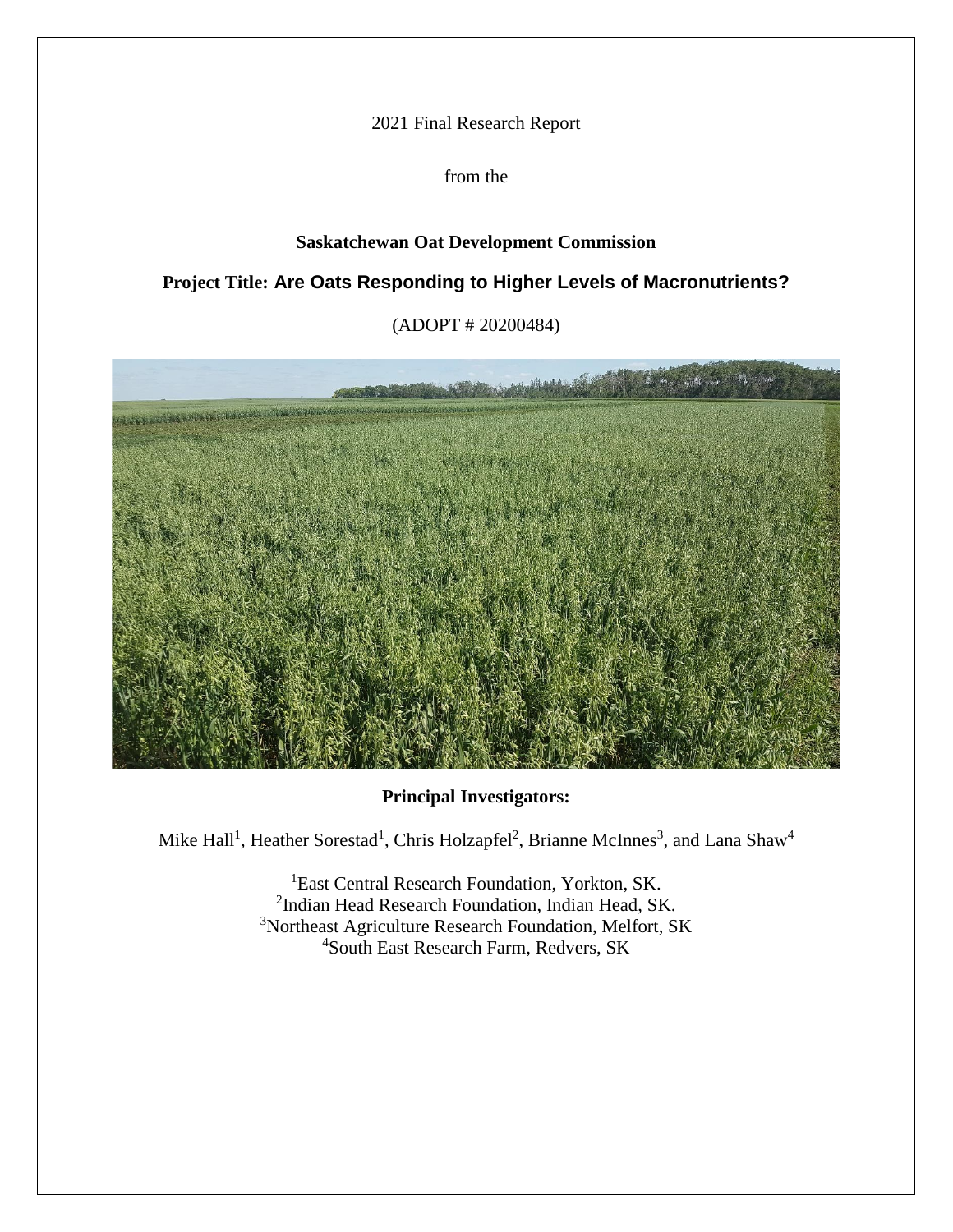### **Project Identification**

- **1. Project Number:** ADOPT # 20200484
- **2. Producer Group Sponsoring the Project:** Saskatchewan Oat Development Commission
- **3. Project Location(s):** Yorkton, Indian Head, Melfort and Redvers, Saskatchewan
- **4. Project start and end dates (month & year):** April 2021 to February 2022
- **5. Project contact person & contact details:**

Dawn Popescul/Shawna Mathieson Saskatchewan Oat Development Commission P.O. Box 20106 Regina, SK S4P 4J7 306-530-8545

# **Objectives and Rationale**

# **6. Project objectives:**

The objective of this project was to demonstrate the response of a modern oat variety to the historically recommended rate of 60 lb N/ac against the more recent recommendation of 90 lb N/ac and to determine the relative importance of combining phosphorus (P), potassium (K) and sulphur (S) with these different nitrogen (N) recommendations in eastern Saskatchewan. The influence of treatment on oat yield, lodging and test weight were determined.

# **7. Project Rationale:**

There are a substantial number of oat producers that only apply 60 lb N/ac or less. This may be the right thing to do particularly for those that seed oats late; however, recent research using modern varieties of oats suggests that this rate is on the low side. High yielding oat varieties that maintain adequate test weights at higher rates of N are available. The results of this demonstration may encourage producers who still apply low rates of N, to test those long held assumptions with strips of higher N rates in their fields. Adding higher rates of PKS may also have more importance in conjunction with higher rates of N. Producers have the most experience with their land but varieties change and it is worth regularly testing these long held assumptions.

# **Methodology and Results**

# **8. Methodology:**

At each location, the trial was setup as a factorial with 4 replications and was designed to determine the response of oats to increasing rates of N (second factor) under 4 different combinations of added PKS (first factor). The four PKS fertility regimes used were as follows: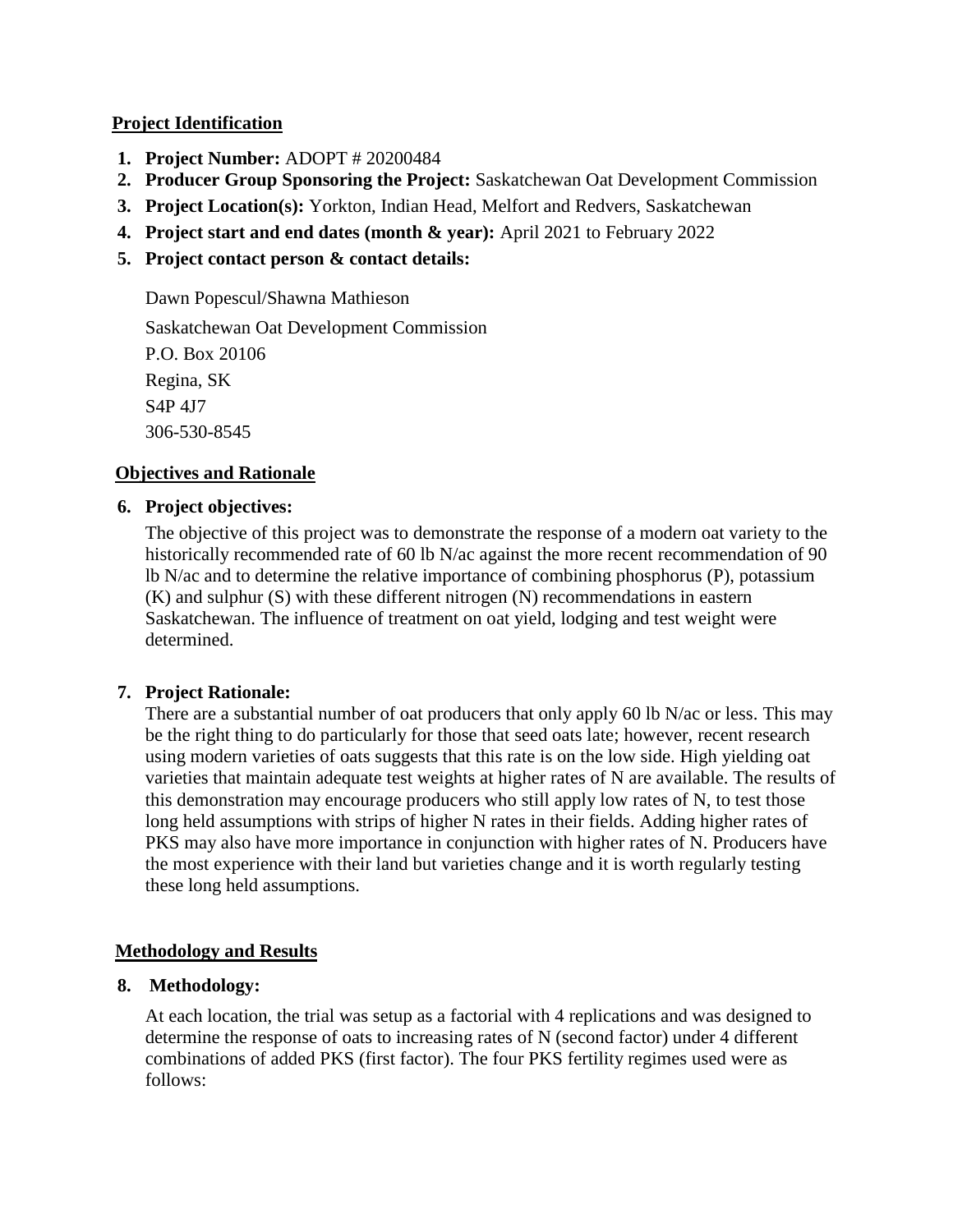- 1. Full rates of PKS (40 lb P2O5/ac + 15 lb K2O + 10 lb S/ac)
- 2. Sulphur limited-Full rates of PK (40 lb P2O5/ac + 15 lb K2O)
- 3. Potassium Limited-Full rates PS (40 lb P2O5/ac + 10 lb S/ac)
- 4. Phosphorus Limited-Full rates of KS (15 lb K2O + 10 lb S/ac)

Contributions of N from phosphorus and sulphur sources were balanced, so that total rates of N of 17, 60 and 90 lb/ac were evaluated for each PKS fertility regime. Factorial treatments along with a check where no fertilizer was applied are listed in Table 1. The check is not part of the factorial design but has been included for comparison without being part of the statistical analysis. Plot size varied by site based on available equipment but was approximately 11 by 30 ft. Where possible, only the middle sections of plots were harvested with small plot combines to avoid edge effects. CDC Arborg oats were seeded to target 300 viable seeds/m<sup>2</sup>. Dates of key operations for each site are listed in Table 2 and soil test results are presented in Table 3.

| <b>Table 1.</b> Treatment List for "Are oats responding to higher levels of macronutrients?" |                                              |                  |                 |                |  |  |  |
|----------------------------------------------------------------------------------------------|----------------------------------------------|------------------|-----------------|----------------|--|--|--|
| trial                                                                                        |                                              |                  |                 |                |  |  |  |
| Trt#                                                                                         | Seed-placed box 1                            | Side-band box 1  | Side-band box 2 | <b>Total N</b> |  |  |  |
| 1                                                                                            | none                                         | none             | none            |                |  |  |  |
| Nitrogen response with full rates of PKS                                                     |                                              |                  |                 |                |  |  |  |
| $\overline{2}$                                                                               | 40 lb P2O5/ac                                | 15 lb K2O/ac +   | $0$ lb N/ac     | $17$ lb/ac     |  |  |  |
|                                                                                              |                                              | 10 lb $S/ac$     |                 |                |  |  |  |
| 3                                                                                            | 40 lb P2O5/ac                                | 15 lb $K2O/ac +$ | $43$ lb N/ac    | $60$ lb/ac     |  |  |  |
|                                                                                              |                                              | $10$ lb S/ac     |                 |                |  |  |  |
| $\overline{4}$                                                                               | 40 lb P2O5/ac                                | 15 lb K2O/ac +   | $73$ lb N/ac    | $90$ lb/ac     |  |  |  |
|                                                                                              |                                              | $10$ lb S/ac     |                 |                |  |  |  |
|                                                                                              | Nitrogen response with Sulphur limitation    |                  |                 |                |  |  |  |
| 5                                                                                            | 40 lb P2O5/ac                                | 15 lb $K2O$ /ac  | $8.5$ lb N/ac   | 17 lb/ac       |  |  |  |
| 6                                                                                            | 40 lb P2O5/ac                                | 15 lb $K2O$ /ac  | 51.5 lb N/ac    | $60$ lb/ac     |  |  |  |
| $\overline{7}$                                                                               | 40 lb P2O5/ac                                | 15 lb K2O/ac     | 81.5 lb N/ac    | 90 lb/ac       |  |  |  |
|                                                                                              | Nitrogen response with Potassium limitation  |                  |                 |                |  |  |  |
| 8                                                                                            | 40 lb P2O5/ac                                | 10 lb $S/ac$     | $0$ lb N/ac     | $17$ lb/ac     |  |  |  |
| 9                                                                                            | 40 lb P2O5/ac                                | 10 lb $S/ac$     | $43$ lb N/ac    | $60$ lb/ac     |  |  |  |
| 10                                                                                           | 40 lb P2O5/ac                                | $10$ lb S/ac     | 73 lb N/ac      | $90$ lb/ac     |  |  |  |
|                                                                                              |                                              |                  |                 |                |  |  |  |
|                                                                                              | Nitrogen response with Phosphorus limitation |                  |                 |                |  |  |  |
| 11                                                                                           | None                                         | 15 lb K2O/ac +   | $8.5$ lb N/ac   | $17$ lb/ac     |  |  |  |
|                                                                                              |                                              | $10$ lb S/ac     |                 |                |  |  |  |
| 12                                                                                           | None                                         | 15 lb K2O/ac +   | 51.5 lb N/ac    | $60$ lb/ac     |  |  |  |
|                                                                                              |                                              | $10$ lb S/ac     |                 |                |  |  |  |
| 13                                                                                           | None                                         | 15 lb K2O/ac +   | 81.5 lb N/ac    | $90$ lb/ac     |  |  |  |
|                                                                                              |                                              | $10$ lb S/ac     |                 |                |  |  |  |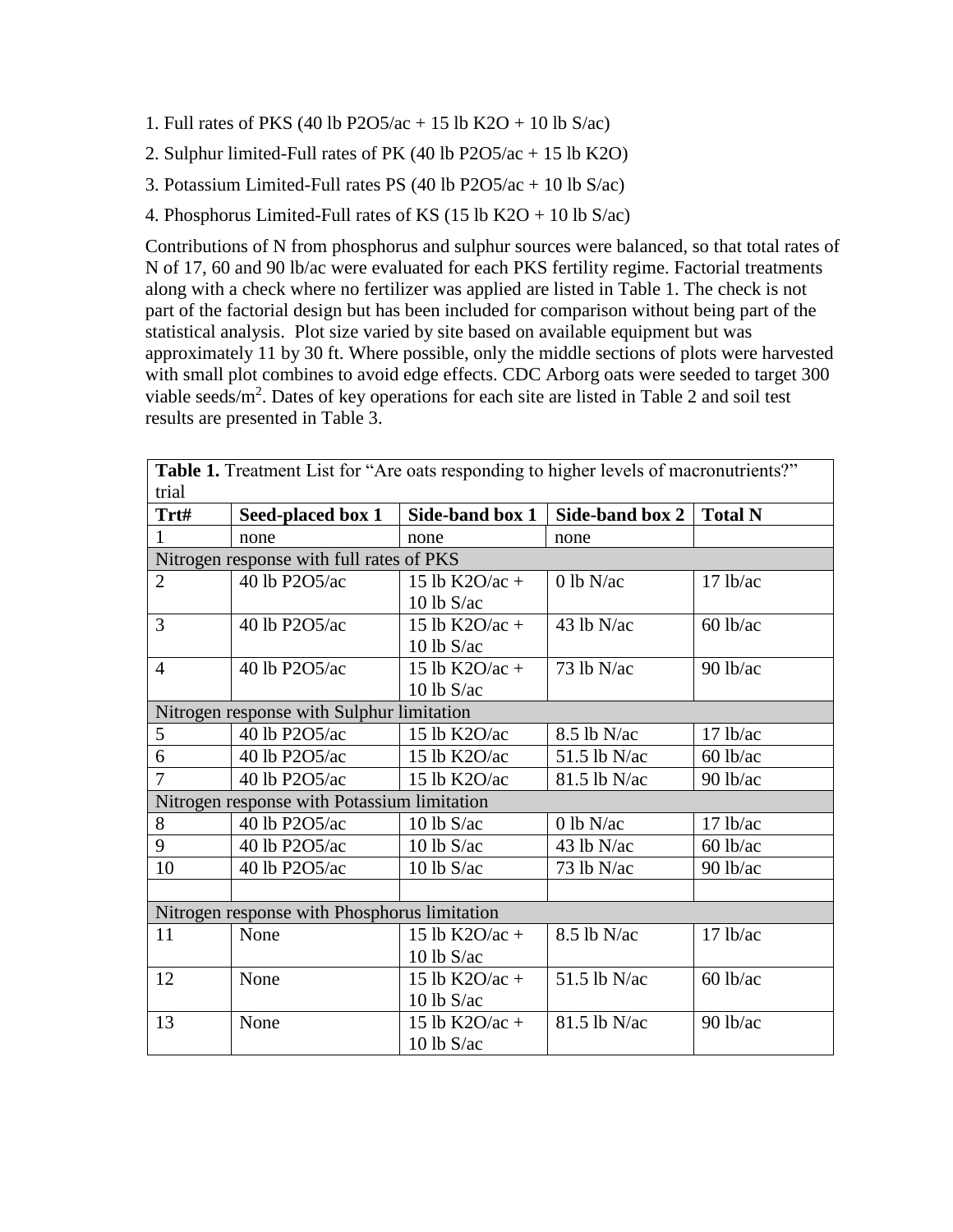| Table 2. Dates of operations in 2021 for the "Are Oats Responding to Higher Levels of |                                    |                                    |                       |                      |  |  |  |
|---------------------------------------------------------------------------------------|------------------------------------|------------------------------------|-----------------------|----------------------|--|--|--|
| Macronutrients?" trial                                                                |                                    |                                    |                       |                      |  |  |  |
| <b>Activity</b>                                                                       | -Date-                             |                                    |                       |                      |  |  |  |
|                                                                                       | <b>Indian Head</b>                 | <b>Melfort</b>                     | <b>Redvers</b>        | <b>Yorkton</b>       |  |  |  |
| <b>Pre-seed</b><br><b>Herbicide</b><br><b>Application</b>                             | May 11<br>(Roundup)<br>Weathermax) | May 14<br>$(Glyphosate +$<br>Heat) | None                  | None                 |  |  |  |
| <b>Seeding</b>                                                                        | May 7                              | May 12                             | May 11                | May 4                |  |  |  |
| <b>Emergence</b><br><b>Counts</b>                                                     | June 7                             | June 4                             | June 4                | May 27               |  |  |  |
| In-crop<br><b>Herbicide</b><br><b>Application</b>                                     | June 13<br>(Prestige XL)           | June 18<br>(Prestige XC)           | June 1<br>(Buctril M) | June 7<br>(Prestige) |  |  |  |
| Lodging<br><b>Rating</b>                                                              | Aug 5                              | Aug $16$ (None)                    | None                  |                      |  |  |  |
| Date of<br><b>Maturity</b>                                                            | Aug $2$                            | July 30                            | Aug 4                 | July 26              |  |  |  |
| <b>Harvest</b>                                                                        | Aug $16$                           | Aug $16$                           | Aug $31$              | Aug $12$             |  |  |  |

| <b>Table 3.</b> Soil Test Results for the "Are Oats Responding to Higher Levels of |             |                |                |                |  |
|------------------------------------------------------------------------------------|-------------|----------------|----------------|----------------|--|
| Macronutrients?" trial                                                             |             |                |                |                |  |
|                                                                                    | Indian      | <b>Melfort</b> | <b>Redvers</b> | <b>Yorkton</b> |  |
|                                                                                    | <b>Head</b> |                |                |                |  |
| Nitrogen (lb $N$ /ac)                                                              |             |                |                |                |  |
| $0 - 6$                                                                            | 8           | 35             | 17             |                |  |
| $6-12"$                                                                            | 10          | 22             |                |                |  |
| $6 - 18"$                                                                          |             |                | 33             |                |  |
| $0-12"$                                                                            |             |                |                | 74             |  |
| $12 - 24"$                                                                         | 10          |                |                | 18             |  |
| Phosphorus Olsen (ppm)                                                             | 12          | 7              | 3              | 6              |  |
| Potassium (ppm)                                                                    | 671         | 502            | 194            | 213            |  |
| Sulfur (lb/ac)                                                                     | $22(0-6")$  | 14 $(0-6)$     | 54 $(0-6)$     | $128(0-12")$   |  |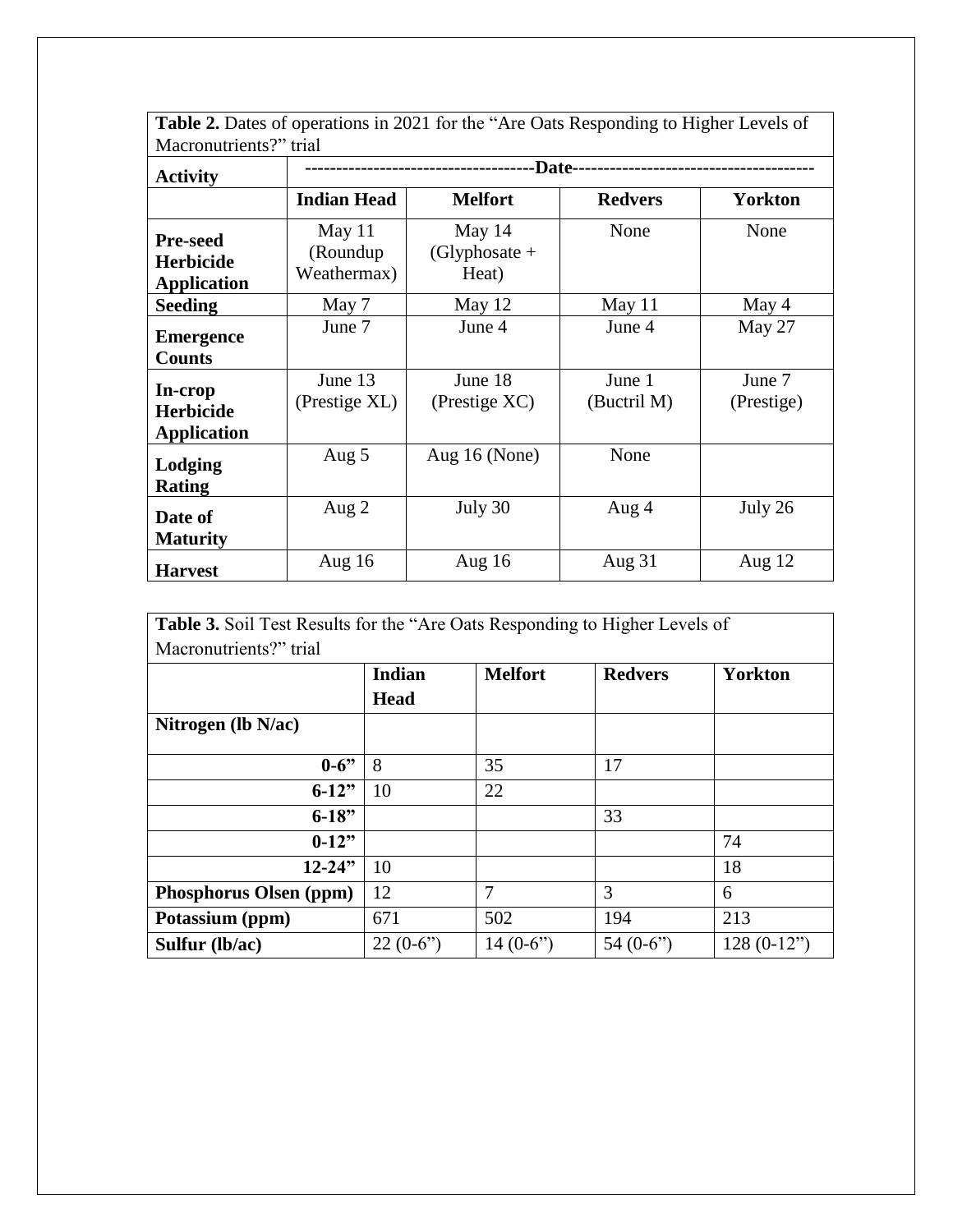### **9. Results:**

#### *Growing Season Weather*

Mean monthly temperatures and precipitation amounts with long term (1981-2010) averages for 4 sites are listed in Tables 4 for the 2021 growing season. The 2021 season was warm at all locations. Seasonal precipitation was quite low at Yorkton and Melfort were levels were only 54% and 61% of the long-term average, respectively.

**Table 4.** Mean monthly temperatures and precipitation amounts along with long-term (1981-2010) normals for the 2021 growing seasons at 4 sites in Saskatchewan.

| <b>Location</b>    | Year      | <b>May</b>                                                       | June | <b>July</b> | <b>August</b> | Avg. / Total                                               |
|--------------------|-----------|------------------------------------------------------------------|------|-------------|---------------|------------------------------------------------------------|
|                    |           | ----------------------Mean Temperature (°C) -------------------- |      |             |               |                                                            |
| <b>Indian Head</b> | 2021      | 9.0                                                              | 17.7 | 20.3        | 17.1          | 16.0                                                       |
|                    | Long-term | 10.8                                                             | 15.8 | 18.2        | 17.4          | 15.6                                                       |
| Melfort            | 2021      | 9.6                                                              | 18.2 | 20.1        | 16.9          | 16.2                                                       |
|                    | Long-term | 10.7                                                             | 15.9 | 17.5        | 16.8          | 15.2                                                       |
|                    | Long-term | 10.4                                                             | 15.3 | <b>18.0</b> | 16.7          | 15.1                                                       |
| Redvers            | 2021      |                                                                  |      |             |               |                                                            |
|                    | Long-term | 12                                                               | 16   | 19          | 18            | 16.3                                                       |
| Yorkton            | 2021      | 8.9                                                              | 19.1 | 21.0        | 17.3          | 16.5                                                       |
|                    | Long-term | 10.4                                                             | 15.5 | 17.9        | 17.1          | 15.2                                                       |
|                    |           |                                                                  |      |             |               | ------------ <i>Precipitation</i> (mm) ------------------- |
| <b>Indian Head</b> | 2021      | 81.6                                                             | 62.9 | 51.2        | 99.4          | 295.1                                                      |
|                    | Long-term | 51.7                                                             | 77.4 | 63.8        | 51.2          | 241.4                                                      |
| Melfort            | 2021      | 31.4                                                             | 37.6 | 0.2         | 69.3          | 138.5                                                      |
|                    | Long-term | 42.9                                                             | 54.3 | 76.7        | 52.4          | 226.3                                                      |
| Redvers            | 2021      |                                                                  |      |             |               |                                                            |
|                    | Long-term | 60                                                               | 91   | 78          | 64            | 293                                                        |
| Yorkton            | 2021      | 24.6                                                             | 18.1 | 35.2        | 69.7          | 147.6                                                      |
|                    | Long-term | 51                                                               | 80   | 78          | 62            | 272                                                        |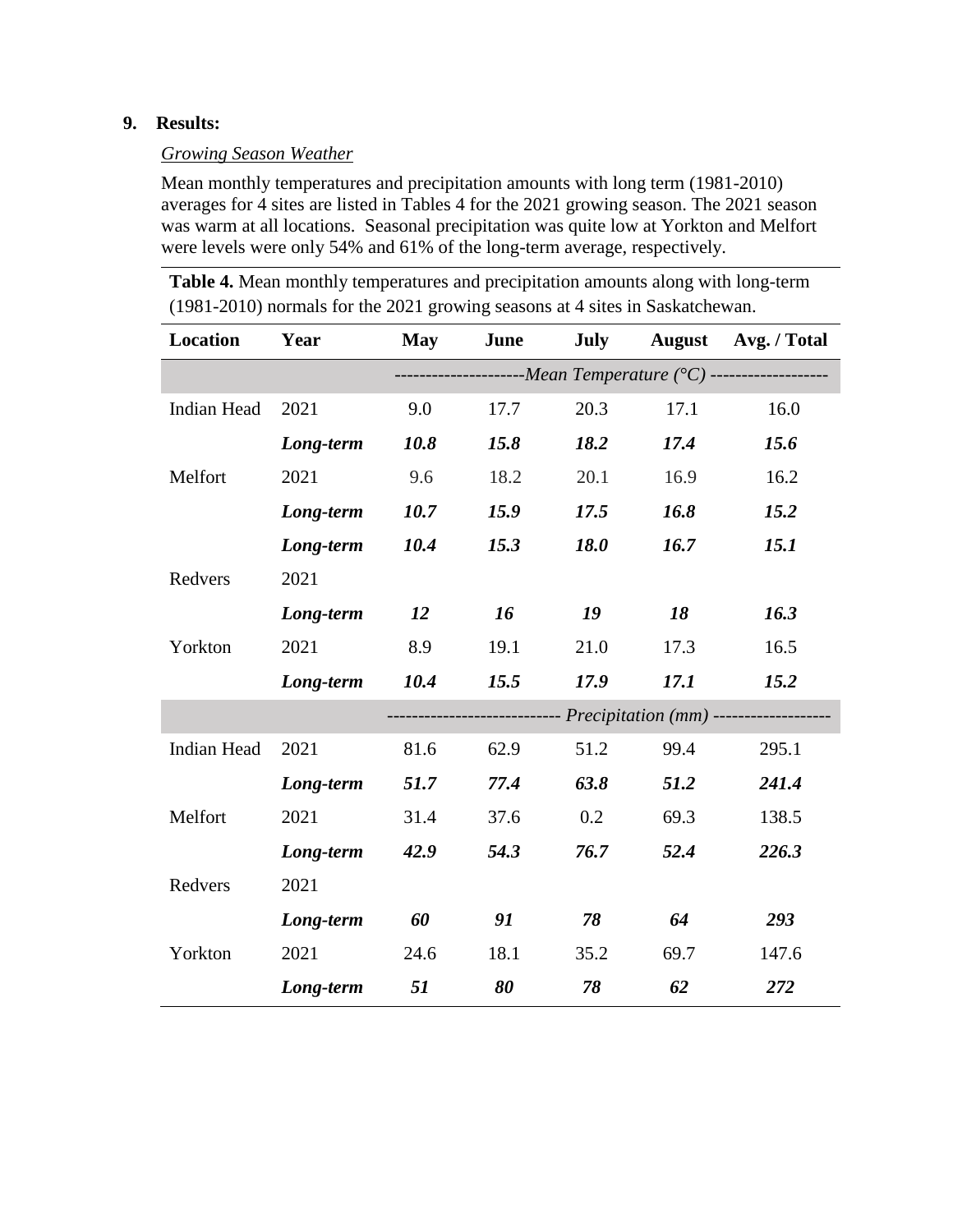Crop emergence varied between locations, averaging 268, 167, 348 and 239 plants/ $m<sup>2</sup>$  at Yorkton, Melfort, Indian Head and Redvers, respectively. Interactions between the level of PKS and N rate were not significant at any site, allowing the discussion to focus on main effects only. Levels of PKS did not affect emergence at any location except Yorkton, where emergence was significantly higher when potassium was left out of the blend (Table 4). However, it is unclear if the potassium truly caused emergence issues as the no fertilizer check numerically had the lowest count. Salt effects from the potash may have reduced emergence, but would not have been anticipated with side-banded potash. Increasing N from 17 to 90 lb/ac significantly increased emergence at Redvers, which is also unusual. However, increasing N had no significant effect on emergence at the other sites. Overall, the magnitude of significant differences in emergence were not large and were unlikely to have a substantial effect on yield.

Levels of PKS did not significantly affect maturity at any location except for Indian Head, where the phosphorus limited treatment delayed maturity (Table 5). While the effect was very small, less than a day, it does make sense as phosphorous deficiency is known to delay maturity. Increasing N rate from 17 to 90 lb/ac also significantly delayed maturity at Melfort and Redvers. The delay of 5 days was substantial at Redvers. At Indian Head, 90 lb N/ac delayed maturity relative to 60 lb N/ac but not relative to 17 lb N/ac. This is a little counter intuitive and must be attributed to random variation. At Yorkton, increasing N did not significantly affect maturity. No significant interactions between the level of PKS and N rate were detected or needed further investigation.

Lodging was not an issue at any of the sites and no statistically significant effects between treatments were detected (Table 6).

Yield potentials varied greatly between sites. Indian Head and Melfort were relatively high yielding sites with maximum yields averaging 3720 kg/ha (98 bu/ac) and 3990 kg/ha (105 bu/ac), respectively. Maximum yield at Redvers averaged 3200 kg/ha (84.2 bu/ac) and Yorkton was the lowest yielding site at only 2300 kg/ha (60 bu/ac) due to drought. Statistically significant yield responses to added fertility were detected at all locations (Table 7). However, no interactions between the levels of PKS and nitrogen rate were detected. In other words, the effect of added P, K, or S on yield did not differ between rates of N. Again, this allows the focus to be on the main effects.

Focusing on levels of PKS, the phosphorus limited treatment produced the lowest yield at Indian Head, Melfort and Redvers, suggesting a yield response to added phosphorus. While the phosphorus limited treatment at Indian Head was not statistically lower yielding than the PKS check, it was significantly lower than the sulphur limited treatment, suggesting a weak response to added phosphorus. At Melfort, the positive yield response to added phosphorus was clear, as the phosphorus limited treatment was significantly lower yielding than all other treatments. Unexpectedly, the potassium limited treatment was significantly higher yielding than the full rate of PKS at Melfort. Providing a reasonable explanation for this is a challenge and the difference may be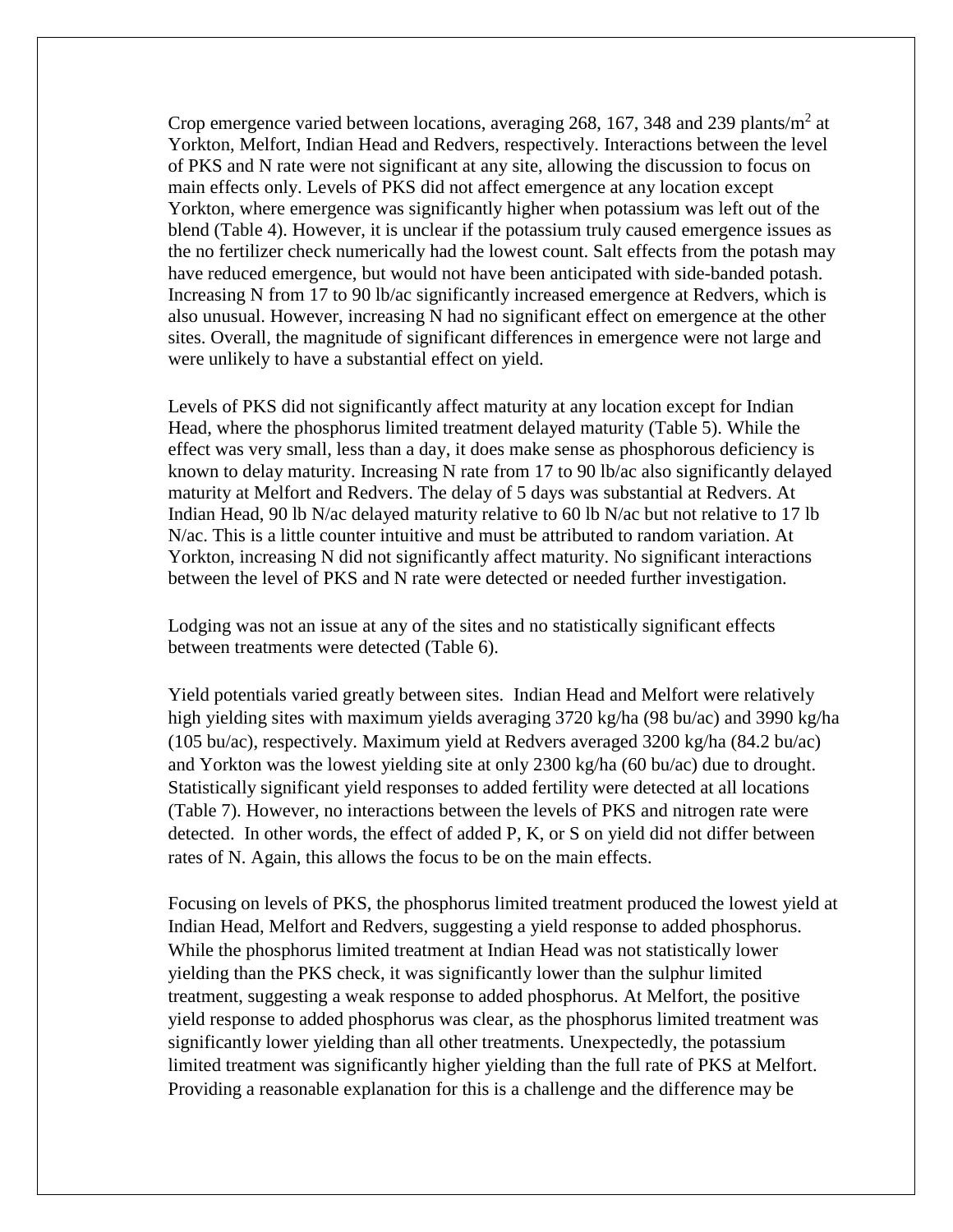solely the result of random variation. Salt effects from potash could have been detrimental to plant establishment; however, this would not be anticipated as the potash was in the side band and not seed placed. Moreover, detrimental effects of potash on seedling emergence were not observed (Table 4). At Redvers, the phosphorus limited treatment was also the lowest yielding treatment and, similarly to the results from Indian Head, was not significantly different from the full rate of PKS but was statistically lower than the sulphur and potassium limited treatments. Again, it is difficult to account for this, but the data does suggest a yield response to added phosphorus. At Yorkton, the yield for the phosphorus limited treatment was lower than the full PKS check but the difference was not significant. However, the site did prove to be significantly responsive to added sulphur and potassium. The response to sulphur was unexpected considering the high residual soil S and low yields.

Focusing on N responses, yields did not significantly respond to added N at Redvers or Yorkton. However, very modest numerical increases with the addition of 60 lb N/ac did occur at both locations. At Melfort, yield was significantly increased by adding 60 lb N/ac, but yield did increase further in response to 90 lb N/ac. The Indian Head site was quite responsive to added N with the yield of all N rates significantly differing from each other. Increasing N from 17 to 90 lb/ac increased yield at Indian Head by 23%. The Indian Head site was responsive to added N because residual levels of N were low (Table 3) and the yield potential was relatively high.

For the test weight data, the lack of interactions at any site allows for the focus to be on main effects. Test weights significantly declined in response to added N at Indian Head and Redvers (Table 8). Numerically, test weight also declined in response to added N at Yorkton (P<0.1) and Melfort. Overall, test weights were quite low at Redvers and Yorkton. Even with only 17 lb N/ac, the test weight at Yorkton was well below Grain Miller's rejection level of 230 g/0.5 l for milling oat. At Redvers, the higher rates of N also pushed test weights below this rejection level. Test weights at Indian Head and Melfort were much higher and the oats would have been acceptable for milling at any rate of N. The application of P, K, or S did not significantly affect test weight. In other words, the application of P, K, or S did not help to maintain any loss in test weight associated with increasing N.

#### **10. Conclusions and Recommendations**

In conclusion, the optimum rate of N to maximize yield, but still maintain an adequate test weight, varied between locations. While Indian Head, Melfort and Redvers were responsive to added phosphorus and Yorkton was responsive to added potassium and sulphur, the optimum rate of N was not influenced by the addition of P, K, or S as there were no significant interactions. The only site to require the addition of 90 lb N/ac was Indian Head. At this rate the yield was maximized and test weights were still acceptable, albeit discounted. The optimum rate at Yorkton was only 17 lb N/ac because of low yield potential due to drought and high residual levels of background nitrogen. Moreover, test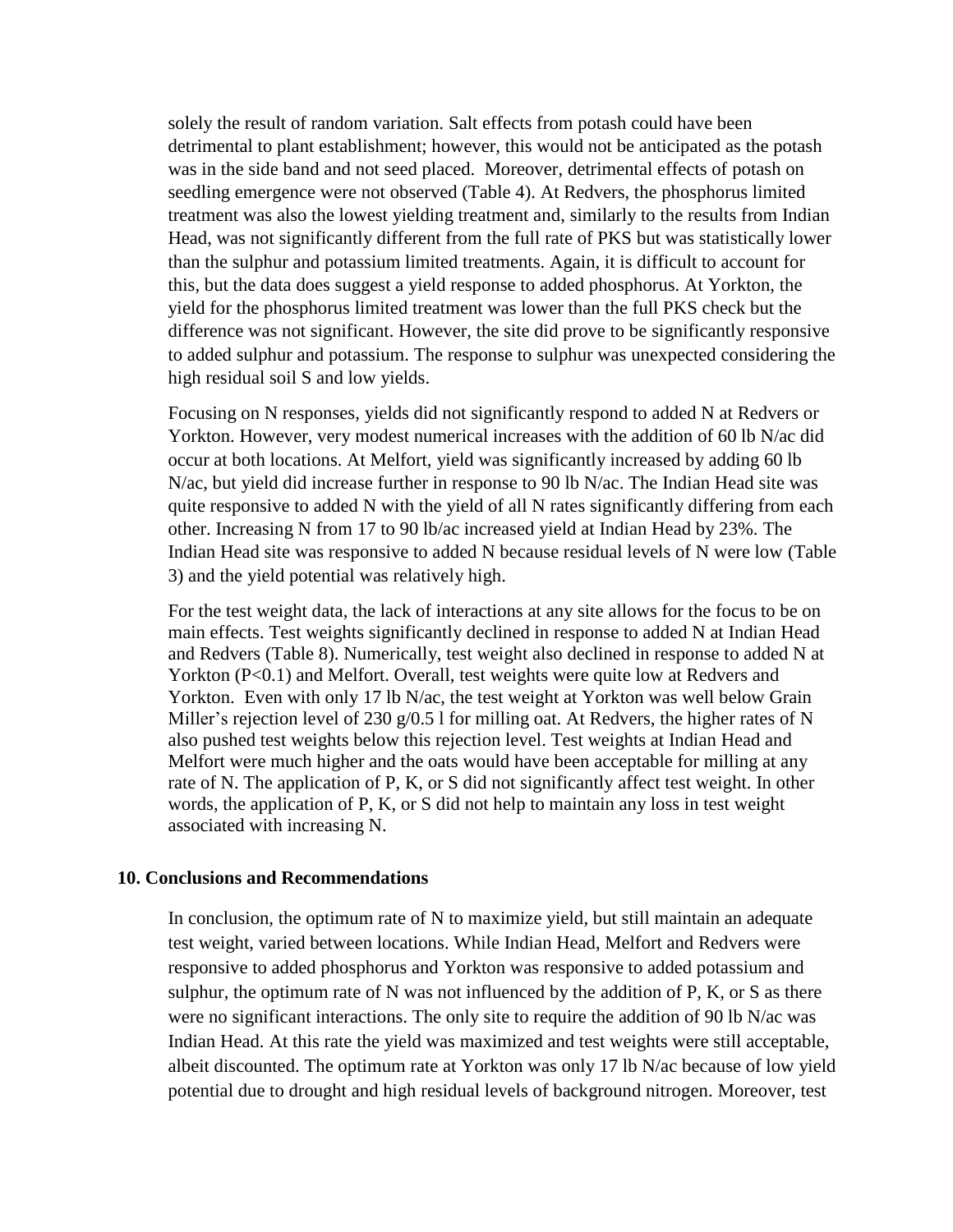weights at this location were well below the rejection level regardless of N rate. The Redvers site only required the application of 17 lb N/ac as well. While 60 lb N/ac provided the highest numeric oat yield at this location, it also pushed test weights below the acceptable range for milling. At Melfort, 60 lb N/ac was the optimum rate to significantly maximize yield and still maintain adequate test weight. Treatment effects on lodging and maturity were either insignificant or not of agronomic concern.

### **Supporting Information**

#### **11. Acknowledgements:**

This project was funded by the Agricultural Demonstration of Practices and Technologies (ADOPT) and Saskatchewan Oat Development Commission.

### **12. Appendices**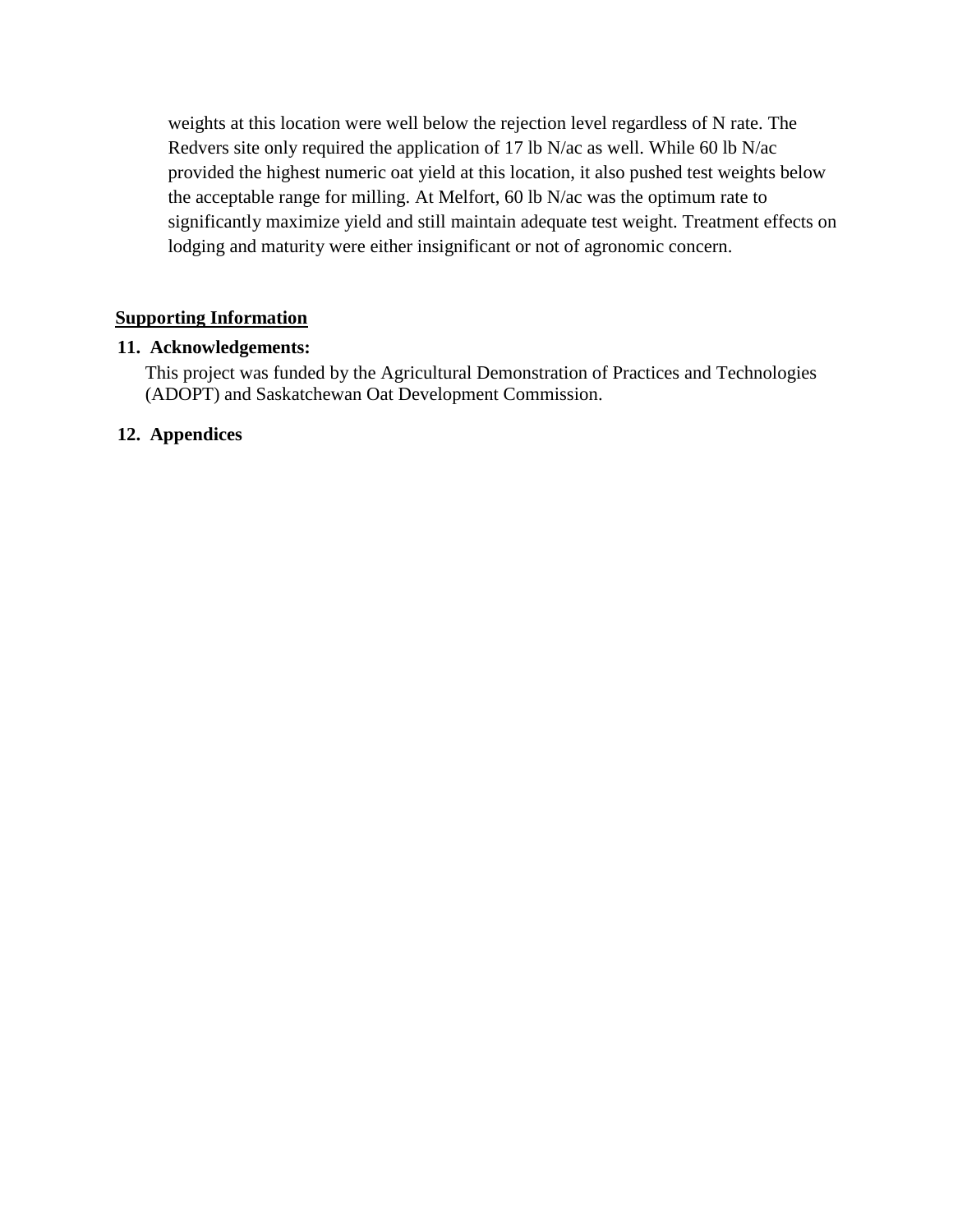| Table 4. Main effects of fertilizer on oat emergence at multiple locations in 2021.                            |                    |                |                           |                |  |  |
|----------------------------------------------------------------------------------------------------------------|--------------------|----------------|---------------------------|----------------|--|--|
| <b>Main effect</b>                                                                                             |                    |                | Emergence (plants/ $m2$ ) |                |  |  |
|                                                                                                                | <b>Indian Head</b> | <b>Melfort</b> | <b>Redvers</b>            | <b>Yorkton</b> |  |  |
| No Fertilizer                                                                                                  | 347.8              | 149.0          | 205                       | 247.0          |  |  |
| <b>Levels of PKS</b>                                                                                           |                    |                |                           |                |  |  |
| Full rates of PKS<br>$(40$ lb P2O5/ac + 15<br>lb K2O + 10 lb S/ac)                                             | 346.9 a            | 175.1 a        | 248.5 a                   | 259.5 b        |  |  |
| Sulphur limited-Full<br>rates of PK (40 lb<br>$P2O5/ac + 15 lb$<br>K2O                                         | 350.0 a            | 173.6 a        | 252.2 a                   | 267.2 b        |  |  |
| Potassium Limited-<br>Full rates PS (40 lb<br>$P2O5/ac + 10 lb$<br>S/ac)                                       | 341.0 a            | 161.2 a        | 239.8 a                   | 298.2 a        |  |  |
| Phosphorus Limited-<br>Full rates of KS (15<br>lb K2O + 10 lb S/ac)                                            | 354.1 a            | 176.8 a        | 239.4 a                   | 269.3 b        |  |  |
| <b>LSD</b>                                                                                                     | <b>NS</b>          | <b>NS</b>      | <b>NS</b>                 | 27.4           |  |  |
| $P-values^z$                                                                                                   | <b>NS</b>          | <b>NS</b>      | <b>NS</b>                 | 0.038          |  |  |
|                                                                                                                |                    |                |                           |                |  |  |
| <b>Nitrogen Rate</b>                                                                                           |                    |                |                           |                |  |  |
| 17 lb N/ac                                                                                                     | 357.3 a            | 173.1 a        | 234.9 b                   | 266.8 a        |  |  |
| 60 lb N/ac                                                                                                     | 347.4 a            | 173.1 a        | 245.3 ab                  | 269.3 a        |  |  |
| 90 lb N/ac                                                                                                     | 339.3 a            | 168.9 a        | 254.8 a                   | 284.6 a        |  |  |
| LSD                                                                                                            | <b>NS</b>          | <b>NS</b>      | 14.6                      | <b>NS</b>      |  |  |
| $P-values^z$                                                                                                   | <b>NS</b>          | <b>NS</b>      | 0.32719                   | <b>NS</b>      |  |  |
| $z$ p-values $\leq$ 0.05 indicate that a treatment effect was significant and not due to random<br>variability |                    |                |                           |                |  |  |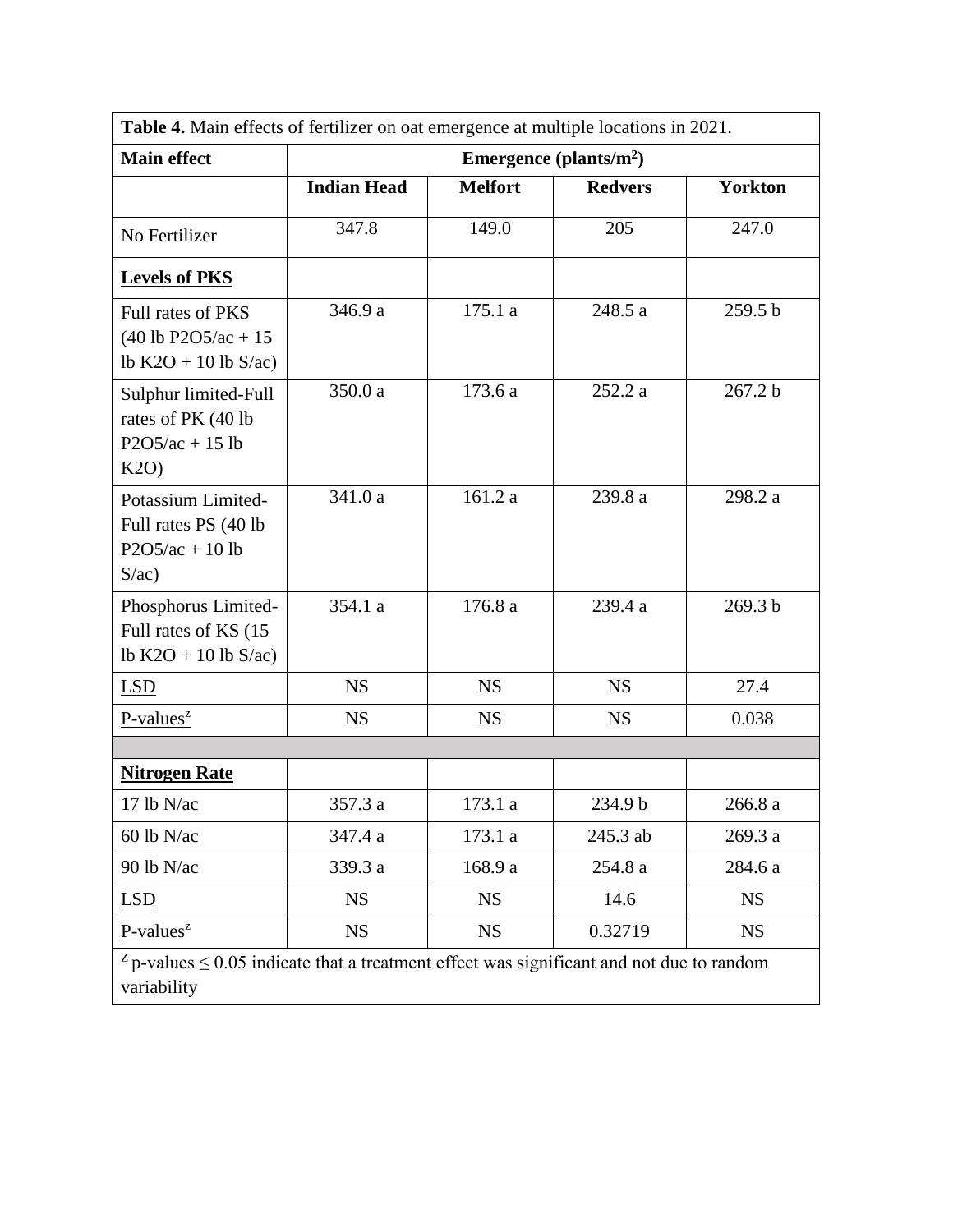|                                                                          | Table 5. Main effects of fertilizer on oat date of maturity at multiple locations in 2021.      |                |                |                |  |  |  |
|--------------------------------------------------------------------------|-------------------------------------------------------------------------------------------------|----------------|----------------|----------------|--|--|--|
| <b>Main effect</b><br>Date of Maturity (Julian)                          |                                                                                                 |                |                |                |  |  |  |
|                                                                          | <b>Indian Head</b>                                                                              | <b>Melfort</b> | <b>Redvers</b> | <b>Yorkton</b> |  |  |  |
| No Fertilizer                                                            | 215.5                                                                                           | 219.5          | 216.0          | 207.0          |  |  |  |
| <b>Levels of PKS</b>                                                     |                                                                                                 |                |                |                |  |  |  |
| Full rates of PKS<br>$(40$ lb P2O5/ac + 15<br>lb $K2O + 10$ lb $S/ac$ )  | 213.6b                                                                                          | 217.3 a        | 215.5a         | 207.4 a        |  |  |  |
| Sulphur limited-Full<br>rates of PK (40 lb<br>$P2O5/ac + 15 lb$<br>K2O   | 213.8 b                                                                                         | 216.8 a        | 215.7 a        | 206.7 a        |  |  |  |
| Potassium Limited-<br>Full rates PS (40 lb<br>$P2O5/ac + 10 lb$<br>S/ac) | 213.8 b                                                                                         | 217.3 a        | 215.4a         | 206.9 a        |  |  |  |
| Phosphorus Limited-<br>Full rates of KS (15<br>lb $K2O + 10$ lb $S/ac$ ) | 214.3 a                                                                                         | 219.6 a        | 215.9 a        | 208.0 a        |  |  |  |
| LSD                                                                      | 0.36                                                                                            | <b>NS</b>      | <b>NS</b>      | <b>NS</b>      |  |  |  |
| $P-values^z$                                                             | 0.011892                                                                                        | <b>NS</b>      | <b>NS</b>      | <b>NS</b>      |  |  |  |
| <b>Nitrogen Rate</b>                                                     |                                                                                                 |                |                |                |  |  |  |
| 17 lb N/ac                                                               | 214.0 a                                                                                         | 214.9 b        | 215.3 b        | 207.5 a        |  |  |  |
| 60 lb N/ac                                                               | 213.6 b                                                                                         | 218.4 a        | 215.4 b        | 207.2 a        |  |  |  |
| 90 lb N/ac                                                               | 214.1 a                                                                                         | 219.9 a        | 216.2a         | 207.1a         |  |  |  |
| LSD                                                                      | 0.31                                                                                            | 2.0            | 0.7            | <b>NS</b>      |  |  |  |
| $P-values^z$                                                             | 0.004815                                                                                        | 0.000047       | 0.038526       | <b>NS</b>      |  |  |  |
| variability                                                              | $z$ p-values $\leq$ 0.05 indicate that a treatment effect was significant and not due to random |                |                |                |  |  |  |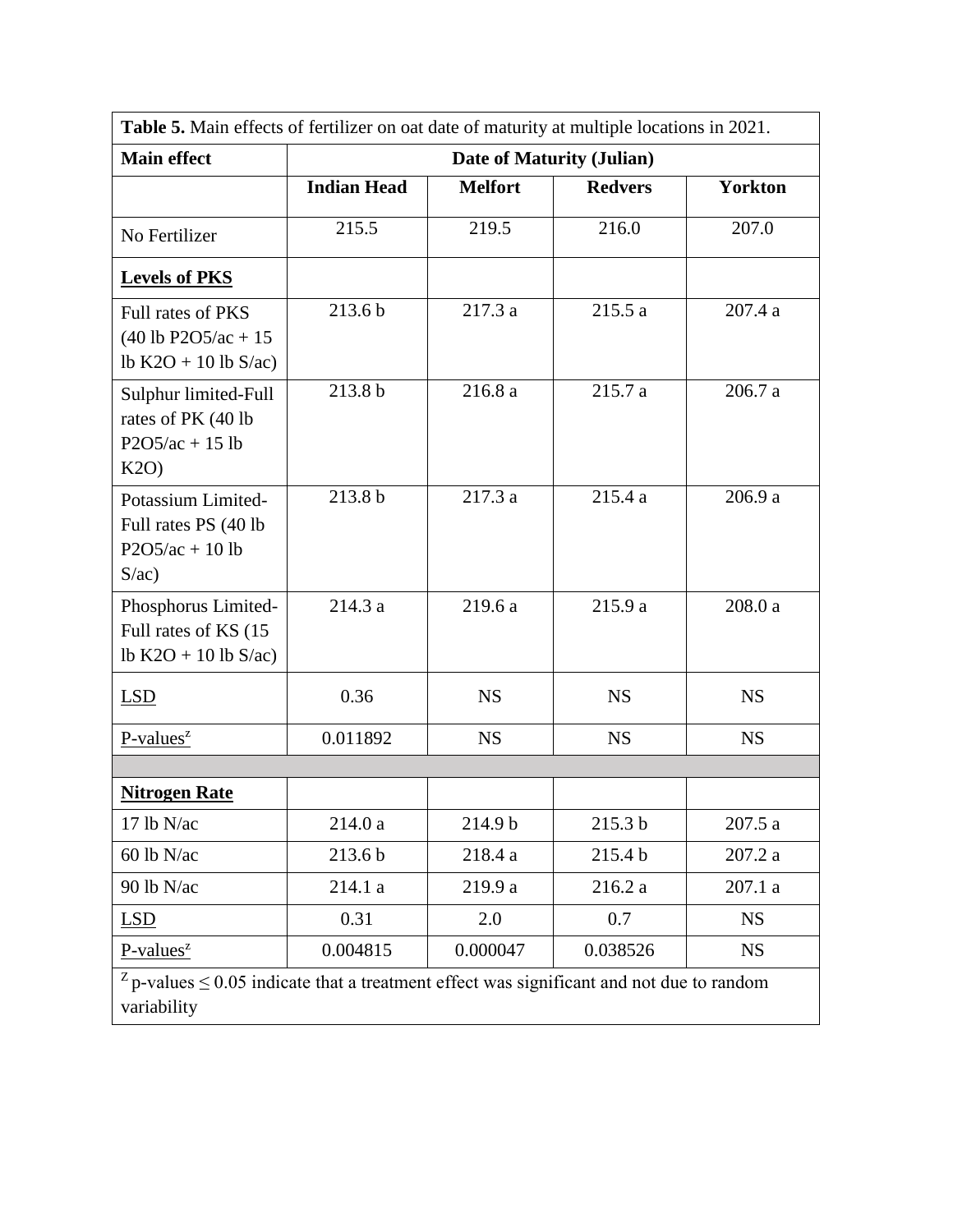| Table 6. Main effects of fertilizer on oat lodging at multiple locations in 2021.                              |                    |                  |                |                |  |  |
|----------------------------------------------------------------------------------------------------------------|--------------------|------------------|----------------|----------------|--|--|
| <b>Main effect</b>                                                                                             |                    | Lodging $(0-10)$ |                |                |  |  |
|                                                                                                                | <b>Indian Head</b> | <b>Melfort</b>   | <b>Redvers</b> | <b>Yorkton</b> |  |  |
| No Fertilizer                                                                                                  | 1.0                | 1.0              | 1.0            | 0.5            |  |  |
| <b>Levels of PKS</b>                                                                                           |                    |                  |                |                |  |  |
| Full rates of PKS<br>$(40 lb P2O5/ac + 15$<br>lb $K2O + 10$ lb $S/ac$ )                                        | 1.0a               | 1.0a             | 1.0a           | 1.0a           |  |  |
| Sulphur limited-Full<br>rates of PK (40 lb<br>$P2O5/ac + 15 lb$<br>K2O                                         | 1.1a               | 1.0a             | 1.0a           | 0.7a           |  |  |
| Potassium Limited-<br>Full rates PS (40 lb<br>$P2O5/ac + 10 lb$<br>S/ac)                                       | 1.1a               | 1.0a             | 1.0a           | 0.7a           |  |  |
| Phosphorus Limited-<br>Full rates of KS (15<br>lb $K2O + 10$ lb $S/ac$ )                                       | 1.0a               | 1.0a             | 1.0a           | 0.3a           |  |  |
| LSD                                                                                                            | <b>NS</b>          | <b>NS</b>        | <b>NS</b>      | <b>NS</b>      |  |  |
| $P-values^z$                                                                                                   | <b>NS</b>          | <b>NS</b>        | <b>NS</b>      | <b>NS</b>      |  |  |
|                                                                                                                |                    |                  |                |                |  |  |
| <b>Nitrogen Rate</b>                                                                                           |                    |                  |                |                |  |  |
| 17 lb N/ac                                                                                                     | 1.0a               | 1.0a             | 1.0a           | 0.5a           |  |  |
| 60 lb N/ac                                                                                                     | 1.1a               | 1.0a             | 1.0a           | 0.7a           |  |  |
| 90 lb N/ac                                                                                                     | 1.1a               | 1.0a             | 1.0a           | 0.8a           |  |  |
| <b>LSD</b>                                                                                                     | <b>NS</b>          | <b>NS</b>        | <b>NS</b>      | <b>NS</b>      |  |  |
| $P-values^z$                                                                                                   | <b>NS</b>          | <b>NS</b>        | <b>NS</b>      | <b>NS</b>      |  |  |
| $z$ p-values $\leq$ 0.05 indicate that a treatment effect was significant and not due to random<br>variability |                    |                  |                |                |  |  |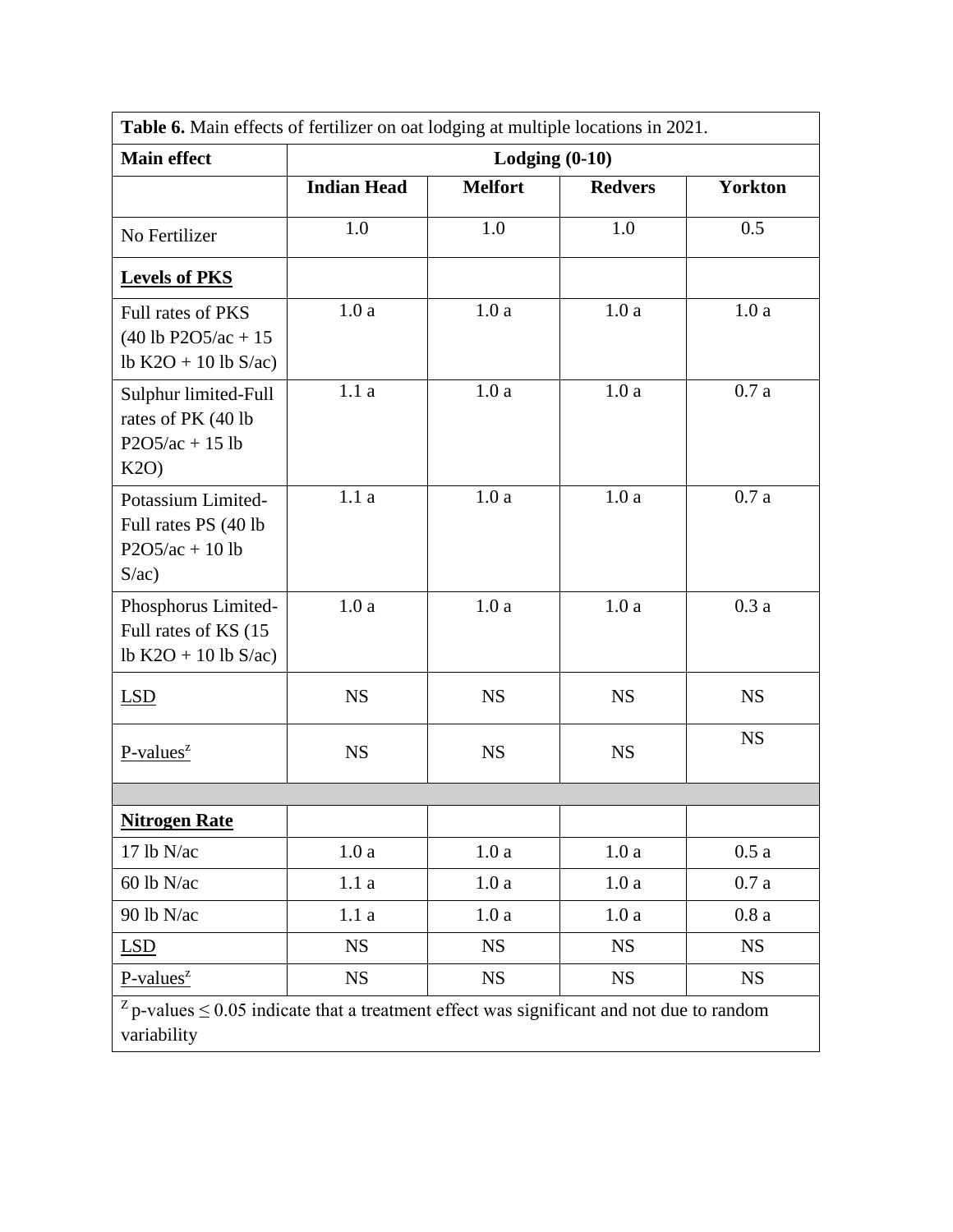|                                                                                                                | Table 7. Main effects of fertilizer on oat yield at multiple locations in 2021. |                          |                |                |  |  |  |
|----------------------------------------------------------------------------------------------------------------|---------------------------------------------------------------------------------|--------------------------|----------------|----------------|--|--|--|
| <b>Main effect</b>                                                                                             |                                                                                 | Yield (kg/ha $@13.5\%$ ) |                |                |  |  |  |
|                                                                                                                | <b>Indian Head</b>                                                              | <b>Melfort</b>           | <b>Redvers</b> | <b>Yorkton</b> |  |  |  |
| No Fertilizer                                                                                                  | 2456.5                                                                          | 3271.0                   | 2471.1         | 2334.5         |  |  |  |
| <b>Levels of PKS</b>                                                                                           |                                                                                 |                          |                |                |  |  |  |
| Full rates of PKS<br>$(40 \text{ lb } P2O5/\text{ac} + 15)$<br>lb $K2O + 10$ lb $S/ac$ )                       | 3463.7 ab                                                                       | 3958.8 b                 | 3027.5 ab      | 2467.0 a       |  |  |  |
| Sulphur limited-Full<br>rates of PK (40 lb<br>$P2O5/ac + 15 lb$<br>K2O                                         | 3519.3 a                                                                        | 3980.6 ab                | 3258.5 a       | 2121.7c        |  |  |  |
| Potassium Limited-<br>Full rates PS (40 lb)<br>$P2O5/ac + 10 lb$<br>S/ac)                                      | 3406.8 ab                                                                       | 4089.1 a                 | 3235.8 a       | 2166.3 bc      |  |  |  |
| Phosphorus Limited-<br>Full rates of KS (15)<br>lb K2O + 10 lb S/ac)                                           | 3363.2 b                                                                        | 3621.0 c                 | 2815.3 b       | 2356.8 ab      |  |  |  |
| <b>LSD</b>                                                                                                     | 112.9                                                                           | 115.9                    | 298.0          | 212.2          |  |  |  |
| $P-values^z$                                                                                                   | 0.87713                                                                         | 0.000108                 | 0.045984       | 0.029038       |  |  |  |
|                                                                                                                |                                                                                 |                          |                |                |  |  |  |
| <b>Nitrogen Rate</b>                                                                                           |                                                                                 |                          |                |                |  |  |  |
| 17 lb N/ac                                                                                                     | 3024.6 c                                                                        | 3767.1 b                 | 2918.3 a       | 2276.9 a       |  |  |  |
| $60$ lb N/ac                                                                                                   | 3567.9 b                                                                        | 3989.8 a                 | 3207.2 a       | 2305.3 a       |  |  |  |
| 90 lb N/ac                                                                                                     | 3722.2 a                                                                        | 3980.3 a                 | 3127.4 a       | 2251.6 a       |  |  |  |
| LSD                                                                                                            | 97.8                                                                            | 100.4                    | <b>NS</b>      | <b>NS</b>      |  |  |  |
| P-values <sup>z</sup>                                                                                          | < 0.00001                                                                       | 0.000077                 | <b>NS</b>      | <b>NS</b>      |  |  |  |
| $z$ p-values $\leq$ 0.05 indicate that a treatment effect was significant and not due to random<br>variability |                                                                                 |                          |                |                |  |  |  |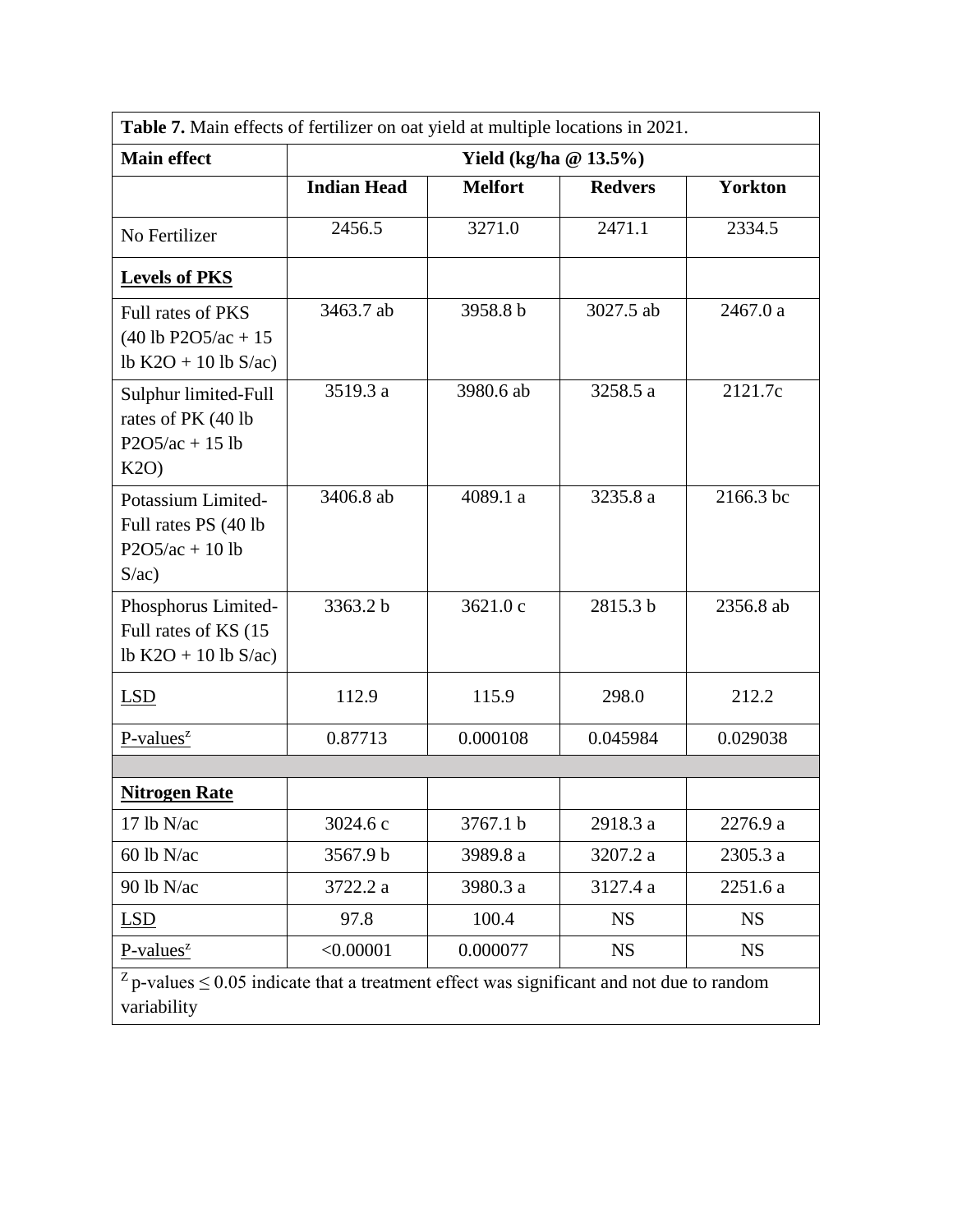|                                                                                                                | Table 8. Main effects of fertilizer on oat test weight at multiple locations in 2021. |                      |                |                |  |  |  |
|----------------------------------------------------------------------------------------------------------------|---------------------------------------------------------------------------------------|----------------------|----------------|----------------|--|--|--|
| <b>Main effect</b>                                                                                             |                                                                                       | Test Weight (g/0.5L) |                |                |  |  |  |
|                                                                                                                | <b>Indian Head</b>                                                                    | <b>Melfort</b>       | <b>Redvers</b> | <b>Yorkton</b> |  |  |  |
| No Fertilizer                                                                                                  | 242.9                                                                                 | 251.4                | 241.0          | 240.9          |  |  |  |
| <b>Levels of PKS</b>                                                                                           |                                                                                       |                      |                |                |  |  |  |
| Full rates of PKS<br>$(40$ lb P2O5/ac + 15<br>lb $K2O + 10$ lb $S/ac$ )                                        | 242.7 a                                                                               | 249.5 a              | 231.8 a        | 216.7 a        |  |  |  |
| Sulphur limited-Full<br>rates of PK (40 lb<br>$P2O5/ac + 15 lb$<br>K2O                                         | 242.8 a                                                                               | 249.5 a              | 231.3 a        | 215.8 a        |  |  |  |
| Potassium Limited-<br>Full rates PS (40 lb)<br>$P2O5/ac + 10 lb$<br>S/ac)                                      | 242.9 a                                                                               | 248.5 a              | 232.8 a        | 214.6 a        |  |  |  |
| Phosphorus Limited-<br>Full rates of KS (15<br>lb K2O + 10 lb S/ac)                                            | 241.1 a                                                                               | 246.8 a              | 230.8 a        | 219.8 a        |  |  |  |
| <b>LSD</b>                                                                                                     | <b>NS</b>                                                                             | <b>NS</b>            | <b>NS</b>      | <b>NS</b>      |  |  |  |
| $P-values^z$                                                                                                   | <b>NS</b>                                                                             | <b>NS</b>            | <b>NS</b>      | <b>NS</b>      |  |  |  |
| <b>Nitrogen Rate</b>                                                                                           |                                                                                       |                      |                |                |  |  |  |
| 17 lb N/ac                                                                                                     | 243.9                                                                                 | 250.2a               | 237.9 a        | 218.7 a        |  |  |  |
| $60$ lb N/ac                                                                                                   | 241.7                                                                                 | 248.0 a              | 229.8 b        | 216.9 a        |  |  |  |
| 90 lb N/ac                                                                                                     | 241.5                                                                                 | 247.5 a              | 227.5 b        | 214.5 a        |  |  |  |
| LSD                                                                                                            | 1.39                                                                                  | <b>NS</b>            | 3.8            | <b>NS</b>      |  |  |  |
| $P-values^z$                                                                                                   | 0.002213                                                                              | <b>NS</b>            | < 0.00001      | 0.086          |  |  |  |
| $z$ p-values $\leq$ 0.05 indicate that a treatment effect was significant and not due to random<br>variability |                                                                                       |                      |                |                |  |  |  |